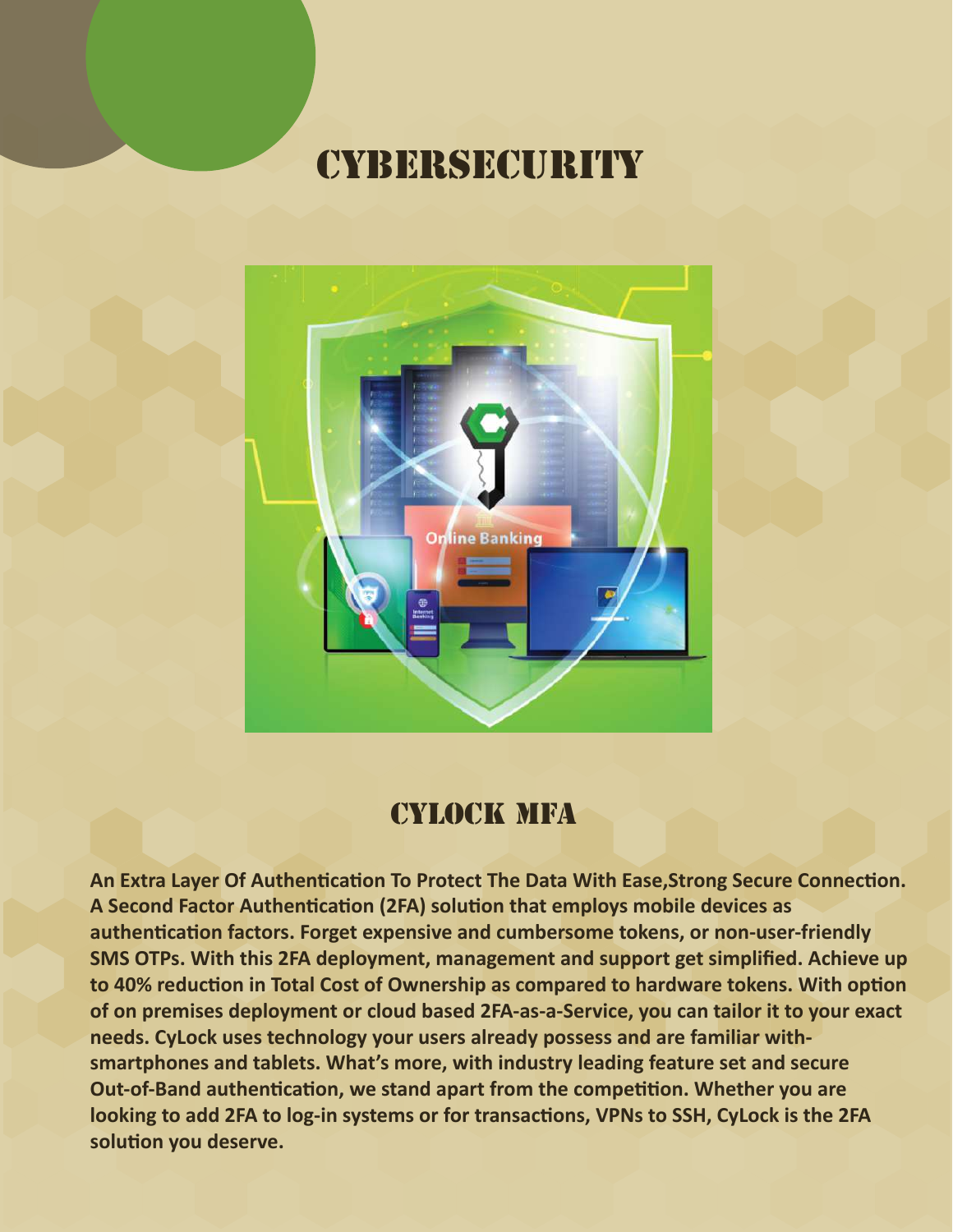## advantages of Cylock

**No Hardware Required: #**

**CyLock is a token-less 2FA solution. So no need for special hardware / token device to generate OTP during authentication. Authentication is done through end users mobile phone**







### **Easy Self Enrollment: #**

**Enrolling end-users into a 2FA system is a �me-consuming, error prone and costly process. That is why CyLock comes with a convenient, QR code based, self-enrollment feature. With a quick scan of a custom generated QR Code and few taps, your users are automa�cally enrolled into and protected by CyLock.**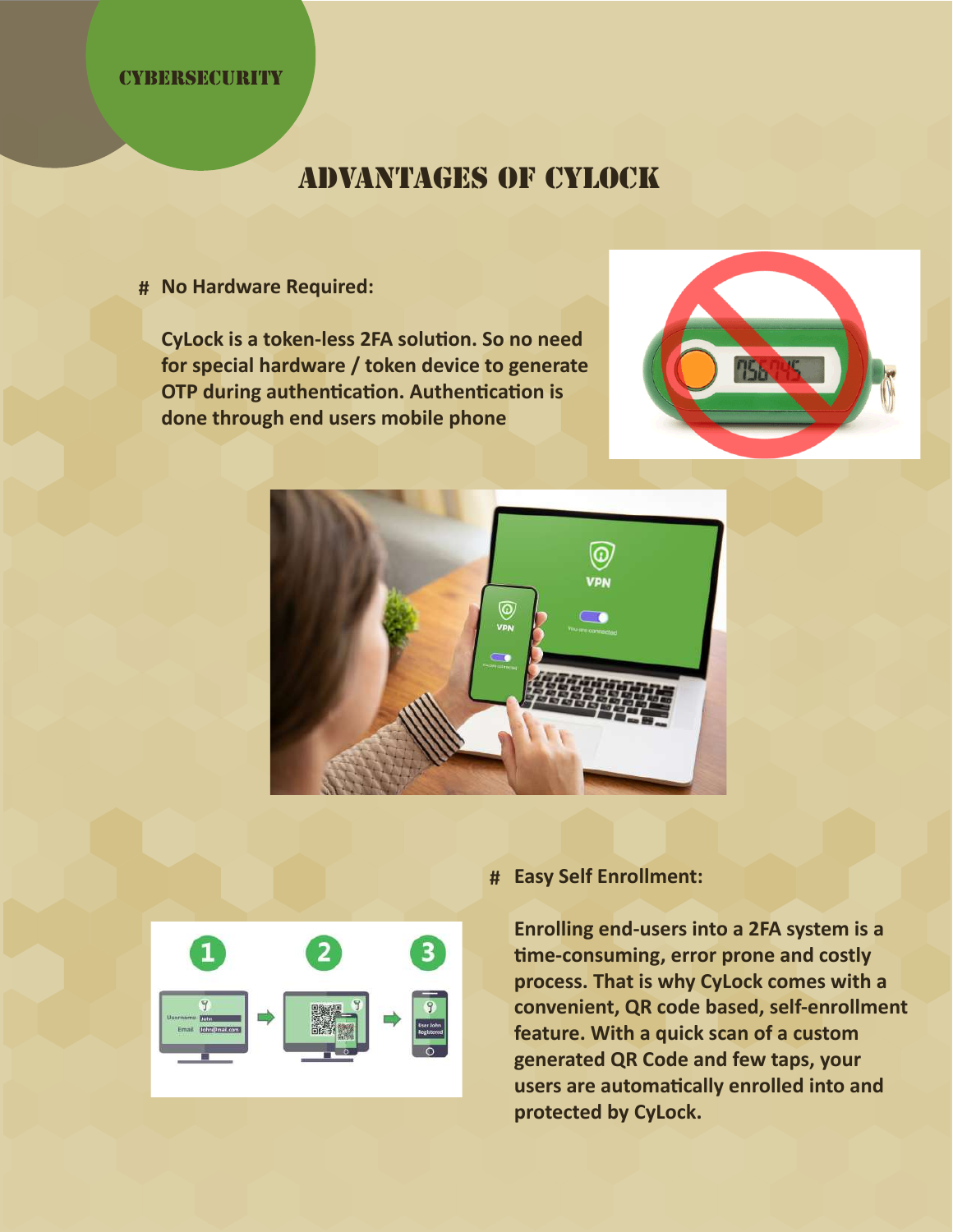**Cloud or On-Premises: #**

**CyLock can be deployed either on cloud (AWS or Azure or Google or any other cloud service provider) or on-premise data center**







#### # Out of Band Authentication:

**Averting modern cyber-attacks such as Phishing, Man in the Middle (MITM) and other Single Channel attacks require sophisticated 2FA solutions. Existing solutions such as OTP hardware tokens, SMS OTPs, Phone OTPs or** even transaction signing tokens do not offer full protection against these attacks. CyLock **employs secure secondary channel** communication with your enterprise apps and **services, otherwise known as an Out-of-Band** channel, to overcome such attacks.